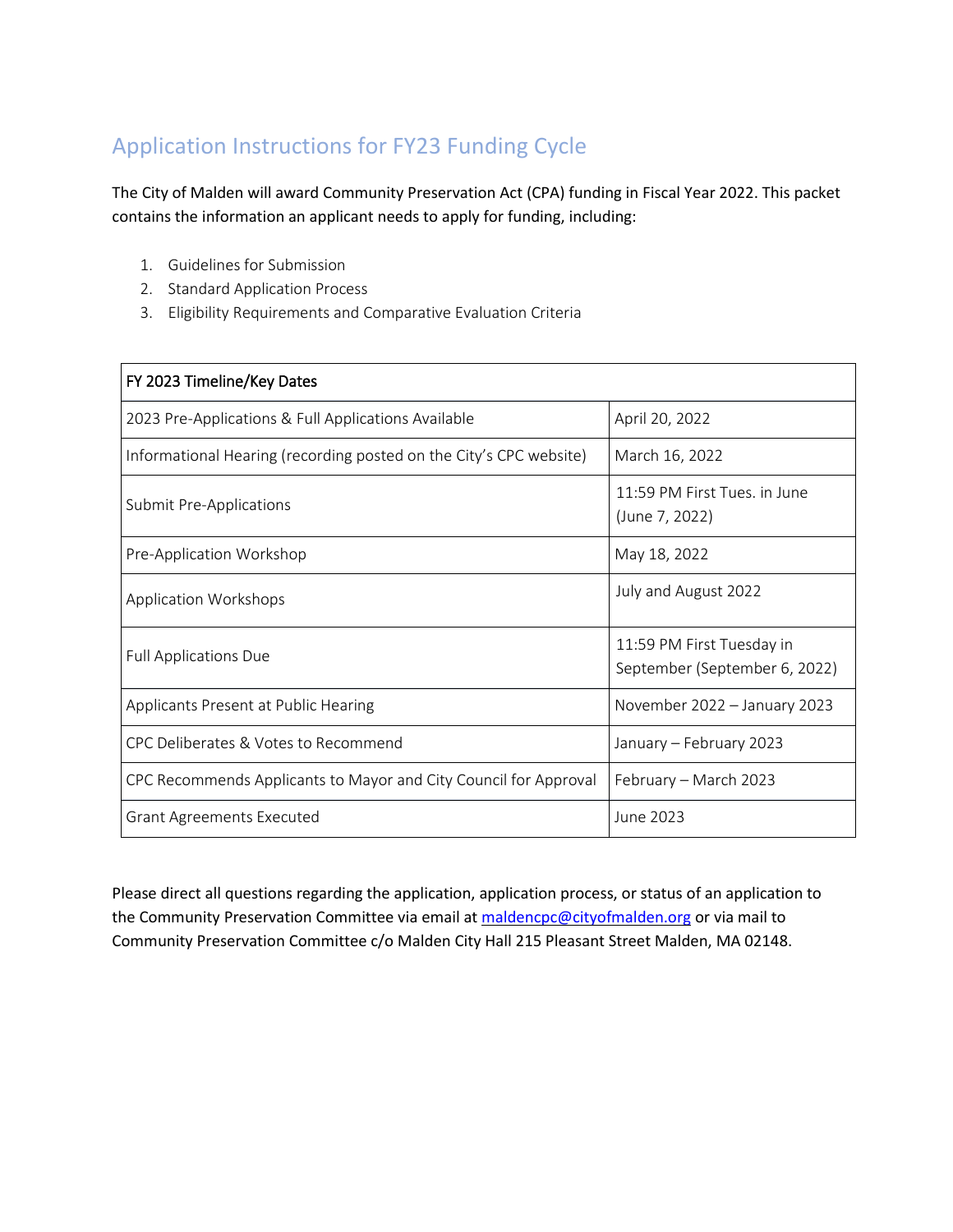# **SECTION 1: GUIDELINES FOR SUBMISSION**

The following guidelines should be used in preparing an application for CPA funding. All proposed projects must be eligible for CPA funding according to the requirements set forth in the law before further consideration can be given. Applicants should read the City of Malden Community [Preservation](https://cityofmalden.org/DocumentCenter/View/2571/MaldenCPC_Plan_FY19_FY20) [Plan](https://cityofmalden.org/DocumentCenter/View/2571/MaldenCPC_Plan_FY19_FY20) and address all of the Selection Criteria. This document is also available at

[facebook.com/cpcmalden](https://www.facebook.com/CPCMalden) or [https://cityofmalden.org/313/Community-Preservation-Committee-CPC.](https://cityofmalden.org/313/Community-Preservation-Committee-CPC)

- 1. At least one of the applicants for each project requesting CPA funding must fall into one of three categories:
	- City of Malden department or division
	- Organization registered and in good standing in the Commonwealth of Massachusetts
	- Individual or other organization proposing a CPA eligible project on property they own themselves
- 2. Funding Applications for the fiscal year beginning July 1, 2021 (fiscal year 2022) must be received by the 11:59pm first Tuesday in September 2021 to be considered for recommendation at a City Council Meeting.

### **PLEASE NOTE:**

- For all projects on City Property:
	- o A City Department, Board or Committee must be the Applicant.
	- o The Pre-application Form must be signed by the Mayor who will assign a member of City staff to serve as Project Liaison.
- City Councillors are not permitted to submit applications but are encouraged to send letters of support
- 3. Each project funding application must be submitted using an approved City of Malden Community Preservation Committee "Pre-Application for CPA Funding Form" as a cover sheet, followed by the "CPA Funding Application" form, along with the Project Narrative and Required Attachments.
- 4. All requests must follow the Application Guidelines and each question must be completed fully to be accepted.
- 5. Any existing restrictions (deed, preservation, conservation, or other) should be clearly noted.
- 6. The use of maps, visual aids, and other supplemental information is encouraged.
- 7. A clearly defined scope of work is required.
- 8. Applicants must obtain at least two (2) and preferably three (3) professionally prepared estimates on vendor letterhead for project costs. If two estimates are not available, an explanation of why two estimates are not being submitted is required and in their place, a "ballpark" cost estimate should be provided with a detailed explanation of how the budget was derived.
- 9. Budget Summary should include any administrative expenses (appraisals, copying, closing costs, registering the deed, legal notices, etc.) associated with the project. Per CPA legislation, city departments and organizations cannot be reimbursed for their general overhead expenses such as staff time, copies, shipping, travel costs, etc. Only expenses directly associated with an eligible CPA activity and not covered under an existing funding source may be included in a project budget.
- 10. If the funding application is part of a multi-year project, the applicant should include the total project cost and how it will be distributed over each state fiscal year (begins July 1 and ends June 30).
- 11. For applicants with multiple applications, please prioritize projects.
- 12. CPC WILL NOT accept similar Applications for the same project in the same funding cycle and will review the first one received based on the earliest timestamp. To find out if there may be similar projects in process, please contact CPC at: [maldencpc@cityofmalden.org](mailto:maldencpc@cityofmalden.org)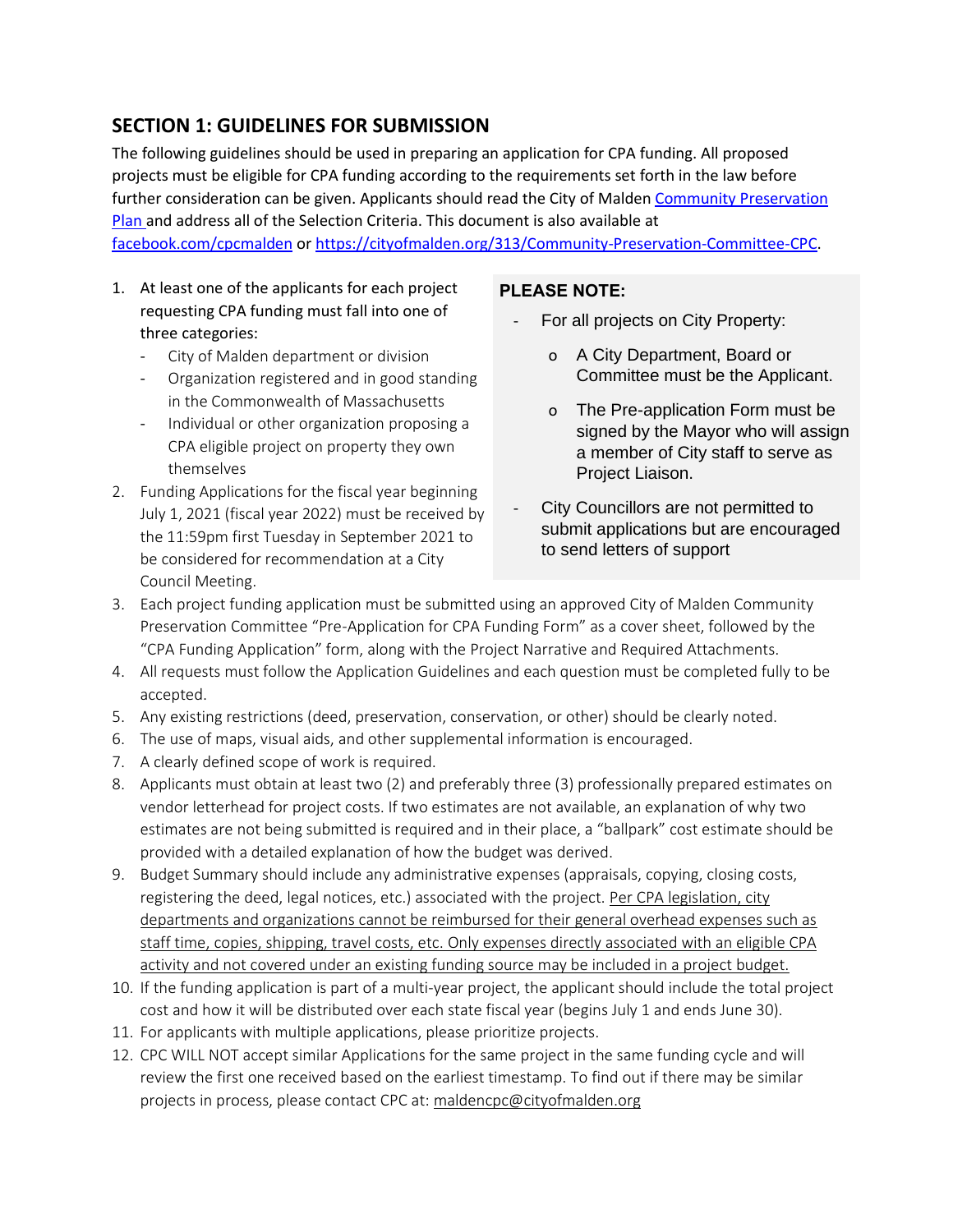- 13. Applicants may submit more than one Application per project within the same funding cycle ONLY if each Application covers a different/unique phase of the project.
- 14. It is highly recommended that applications are submitted electronically to MaldenCPC@cityofmalden.org. Applications should be submitted as a single PDF document that includes all forms, narrative, and required attachments.
- 15. If not submitting application electronically, applicant must submit two (2) copies of the application in full. The application must be kept unbound – no application or support materials will be accepted in any form of binding including 3-ring binders. All material must be photocopier-ready. All pages should be numbered. Each copy should be paper clipped into its own folder. Printed applications must be submitted to the City Clerk and time-stamped upon receipt.

Please keep in mind that there are legal limitations on the use of CPA funds. Additional information about the CPA legislation and Malden's Community Preservation Committee can be found at <https://cityofmalden.org/313/Community-Preservation-Committee-CPC>

# **SECTION 2: STANDARD APPLICATION PROCESS**

The standard application process for CPA funding includes the following steps:

### 1. Preparation

a. Before preparing an application, review the Malden Community Preservation Plan 2020 Update and read all application instructions.

It is highly recommended that all applicants attend a CPC Funding Application Workshop or consult with the CPC Administrator prior to submitting a Pre-Application Form.

- b. Attendance of at least one pre-proposal public informational hearing or workshop is recommended prior to submitting a project for approval.
	- i. The CPC may provide guidance regarding the application process, information on projects adjacent or proximate to the proposed project, and general thoughts concerning the proposal.
	- ii. Any CPC comments are non-binding and based solely on available information at the time of discussion.
- c. Proponents are encouraged to contact the Community Preservation Administrator or [MaldenCPC@cityofmalden.org](mailto:MaldenCPC@cityofmalden.org) with logistical questions during the application process.

# 2. Determination of Eligibility

# **Please note: No Application will be accepted without Pre Application approval by the CPC.**

- a. Pre-Application forms include questions pertaining to minimum eligibility criteria
- b. For projects involving City-owned property the Pre-Application must be signed by the Mayor. The Mayor's signature is intended to ensure coordination and does not indicate approval or endorsement of the project.
- c. The Mayor assigns a member of City staff to serve as Project Liaison, whose signature is also required on the Pre-Application. The Liaison may be the same or different from the City department that is the Applicant for the project. The role of the Project Liaison is to provide coordination and input during the application process and implementation of the project.
- d. Each Pre-Application Form is reviewed by the CPC and staff to determine its CPA eligibility (see Table 1 on next page) and to confirm that it is signed by the property owner.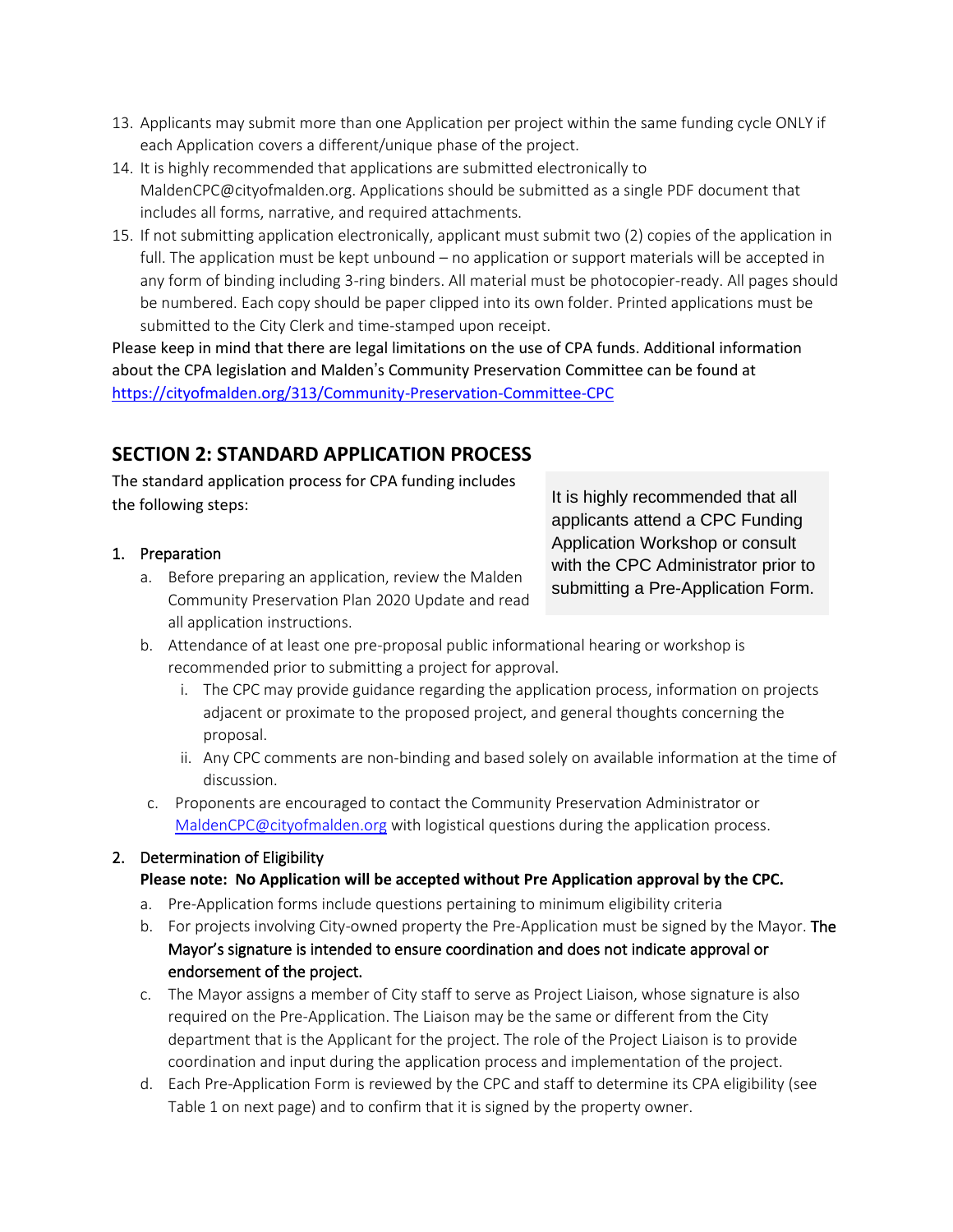- e. All Pre-Applications must be received no later than 11:59 PM on the first Tuesday in May via email to MaldenCPC@cityofmalden.org for consideration during that grant cycle.
- f. The CPC will notify applicants of their status no later than 30 days from submission of a Pre-Application. Applicants with an eligible project receiving a favorable review will be invited to submit a Funding Application.
- g. Projects deemed ineligible will be notified in writing.

### 3. Submission of Funding Application

- a. After receiving a Letter of Eligibility from the CPC, applicants may submit Funding Applications electronically or via 2 paper copies and optional electronic copy, together with any required or recommended attachments.
- b. Completed Funding Applications must be emailed to [MaldenCPC@cityofmalden.org](mailto:MaldenCPC@cityofmalden.org) or submitted to the City Clerk's Office no later than 6:00 PM on the first Tuesday of September.

### 4. CPC Review of Funding Applications and Public Comment

- a. Funding Application Review
	- i. During a meeting open to the public, the CPC determines whether the project is sufficiently developed in terms of work plan and timing and if it is consistent with the goals set forth in Malden's Community Preservation Plan. Applicant is invited to the meeting to address any questions.
	- ii. Where appropriate, a site visit by the CPC may be scheduled to the location of the property that is the subject of the application.
		- 1. The purpose of a site visit is to verify site conditions.
		- 2. The site visit shall be in the company of the owner, applicant, or their agent when it involves visiting areas that are not customarily available for public inspection.
		- 3. No formal motions shall be made nor votes taken at a site visit.
		- 4. Site visits shall be posted in the same manner as a CPC meeting.
		- 5. Where feasible, site visits will include an invitation for interested parties to attend.
- b. CPC Public Hearing
	- i. A Public Hearing is held for Applicant to give a brief presentation of their project; members of the public may speak in favor or against specific recommendations at the CPC Public Hearing.
- c. Application Deliberation and Evaluation
	- i. During a meeting open to the public, the CPC will discuss the public feedback gathered at the hearing, how the project aligns with various City priorities and goals, the CPC Plan criteria and other pertinent information regarding the project, and then vote on a rank of High, Medium, or Low Priority for each project within each category (Community Housing, Historic Resources, Open Space, and Recreational Land).
	- ii. The CPC will then issue one of three determinations for each project:
		- 1. Recommended for Funding: This means the application has been selected and a funding amount will be recommended to the City Council for approval.
			- a. The CPC may recommend for funding:
				- 1. The Project as proposed by the applicant;
				- 2. Partial funding or funding for only a portion or phase of the proposed project.
				- 3. Modifications to or conditions for the project: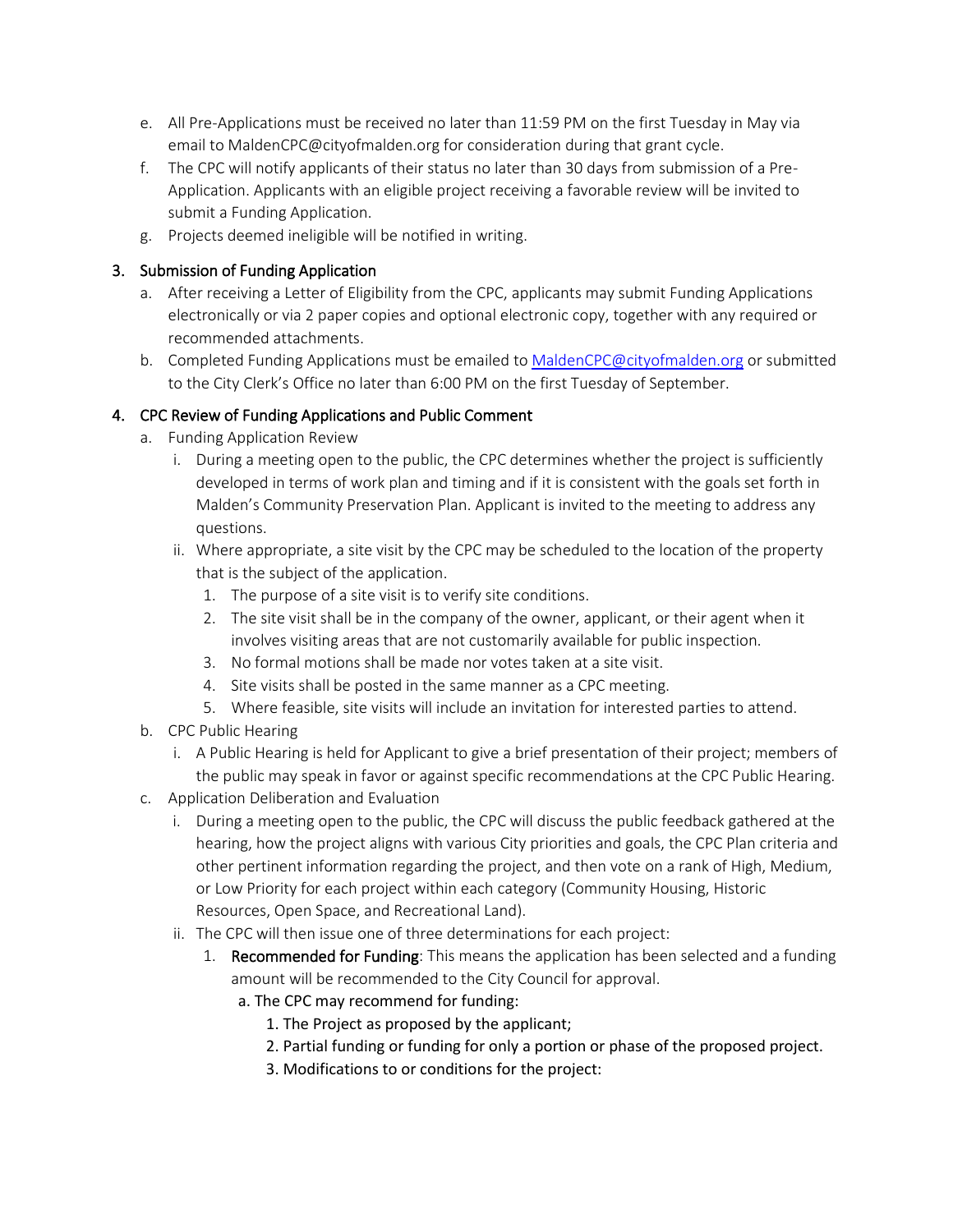- b. The CPC reserves the right to attach conditions to ensure CPA compliance and project performance, including but not limited to:
	- 1. An applicant's receipt of matching funds in a specific amount;
	- 2. Approval or input from other committees such as Conservation Commission, Planning or Disability Commission;
	- 3. Coordination with City staff such as Engineer or DPW;
	- 4. Requiring public input during a design process;
	- 5. An applicant's commitment to place a perpetual preservation restriction on a property to ensure its continued use for the purpose for which CPA funds were committed;
	- 6. A public access agreement, where relevant; and/or,

Note: If the Applicant wishes to request substantial changes to the conditions placed on the funding recommendation, this will need to be reviewed and approved by the CPC prior to submission to City Council.

- 2. Denied with Invitation to Re-Submit for Future Funding Cycle: This means that the project is desirable, but the CPC, in its discretion, chose not to recommend funding during this cycle. A funding recommendation may be considered at subsequent funding rounds, or sooner, if the CPC decides. However, the proponent will need to submit a new application for the project in the next cycle.
- 3. Denied for Funding: This means the application as submitted is not recommended for funding. The decision not to recommend is at the discretion of the CPC and may be based on various factors. No application will be re-considered absent a material change in the contents of the application. If the proponent desires to re-submit a project proposal, the application process must begin with a new Pre-Application. At the request of the applicant, the CPC may provide a debrief of the denial.

#### **6. Funding Approval**

Per ordinance, the CPC provides the project funding recommendations via the Mayor to be presented for approval at a City Council Meeting. The City Council then takes a vote on each recommendation and has the final authority to award funds from Community Preservation Act funds and will determine whether to accept, reduce, or reject the CPC recommendations. The Council cannot approve or increase the amount of CPA funding without prior recommendation by the CPC.

Should the City Council vote to reduce funding for or reject a recommended project, the CPC will have an opportunity to respond and/or adjust the scope or terms of the project prior to a final decision by the City Council.

# **7. Notification**

For projects approved by the City Council, within 30 days following such approval, the CPC will issue Funding Award Letters with information on the funding amount, funding conditions, project modification as voted by the City Council (if any), and guidelines for project execution.

#### **8. Grant Agreement, Disbursement, and Monitoring of Funds**

A. Agreements *Non-City Organizations*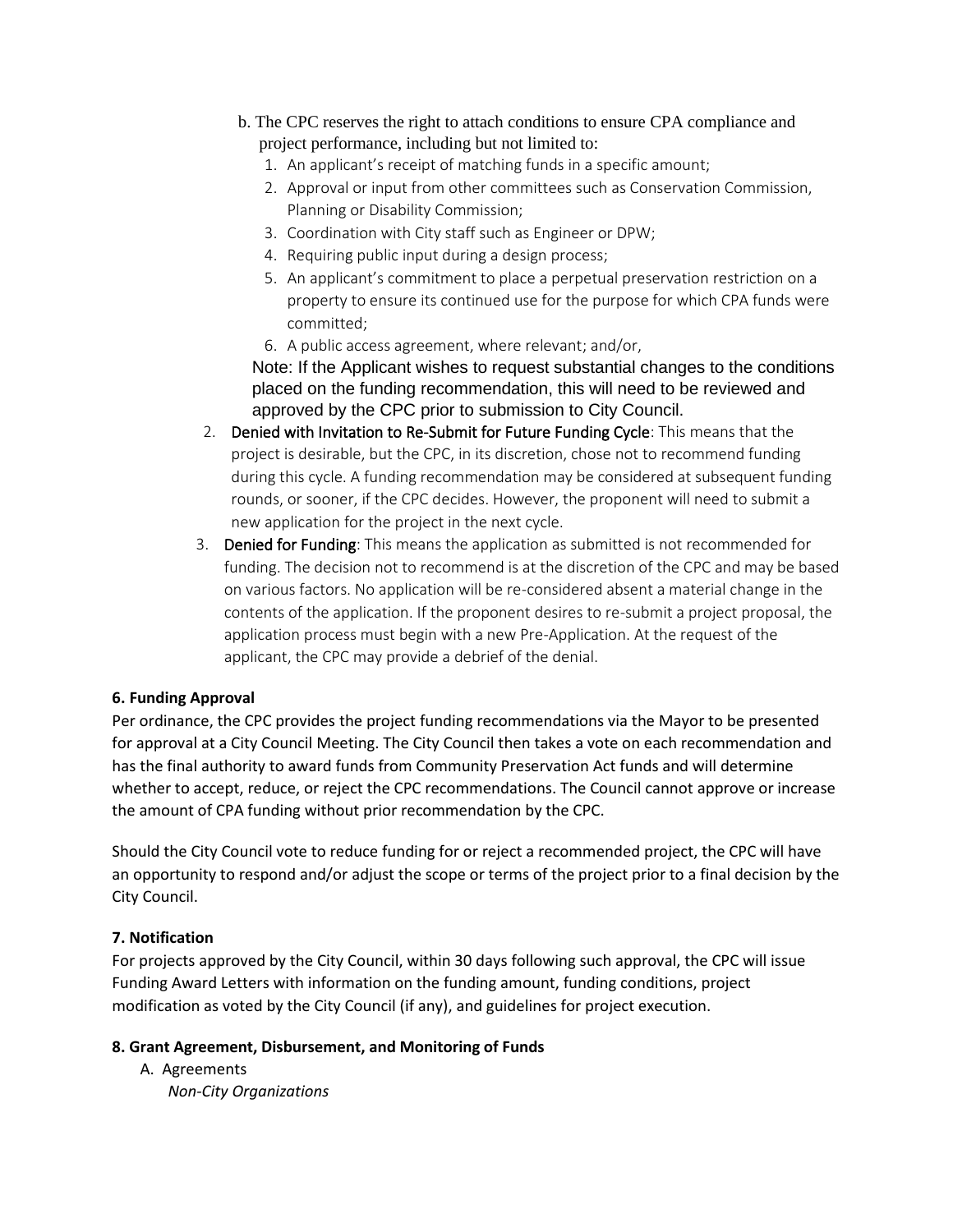- The CPC, acting through the City, will execute a grant agreement with each non-City organization that is awarded CPA funds ("Grantee"). The grant agreement will govern the use and disbursement of the funds and will be tailored to each project but will include the Standard CPA Grant Agreement General Conditions.
- The applicant will need to submit a Certificate of Good Standing,  $501(c)(3)$  certification, and proof of insurance (as applicable) as attachments to the grant agreement.

#### *City Departments*

- The CPC will execute a Memorandum of Understanding (MOU) with each City Department that is awarded CPA funds. The MOU will govern the Departments 'use of the funds.
- B. Monitoring: The City's CPC Administrator and Treasurer will monitor project progress and compliance and will coordinate the disbursement of CPA Funds according to the CPA Funds Disbursement Guidelines. The City can establish a phased disbursement system with the Grantee to forward fund project phases with the exception of the final 10% of the project funds, which will be released upon completion of the project.
- C. If projects are not started within one year after City Council approves funding, the CPC will request that Grantees provide an explanation of the circumstances causing delay. Appropriate milestones will be identified on a case-by-case basis indicating that a project is proceeding. Lacking a satisfactory response from the Grantee or progress toward the milestones identified, the CPC may vote to rescind funding after one year of inaction.

# **SECTION 3: ELIGIBILITY AND COMPARATIVE EVALUATION CRITERIA**

Malden's CPC will evaluate all projects on the basis of Eligibility and Comparative Criteria. Eligibility is defined by M.G.L. c. 44 and other applicable state laws. Comparative Criteria are developed by the Malden CPC. Please refer to the 2020 Community Preservation Plan Update for a description of Malden's CPA goals and priorities, as well as additional discussion of eligibility requirements.

- Projects will be recommended for funding following an evaluation of the merits of both the proposal and its proposed costs. When there are multiple project proposals submitted in the same funding cycle, projects will be compared with one another in order to determine which projects, if any, would earn CPC recommendation. All recommendations and actual awards are subject to the availability of CPA funds and approval by the City Council.
- Proposals that address more than one CPA eligible purpose; leverage additional funding, involve collaboration of more than one agency, organizations, board or committee; or otherwise show a comprehensive, community centered, multidisciplinary approach, will be given highest consideration.
- Applications that present a thorough description of the project with as many details as possible, have significant support from other City Boards/Committees and present a comprehensive, well described and reasonable budget will have the greatest likelihood of success. Budget requests must be thorough because there will not be an opportunity to change the budget amount after the CPC makes its funding recommendation. Substantive coordination between the Applicant and any City departments, other public entities, or stakeholders who may be involved in the implementation of the project will help to ensure a complete application.